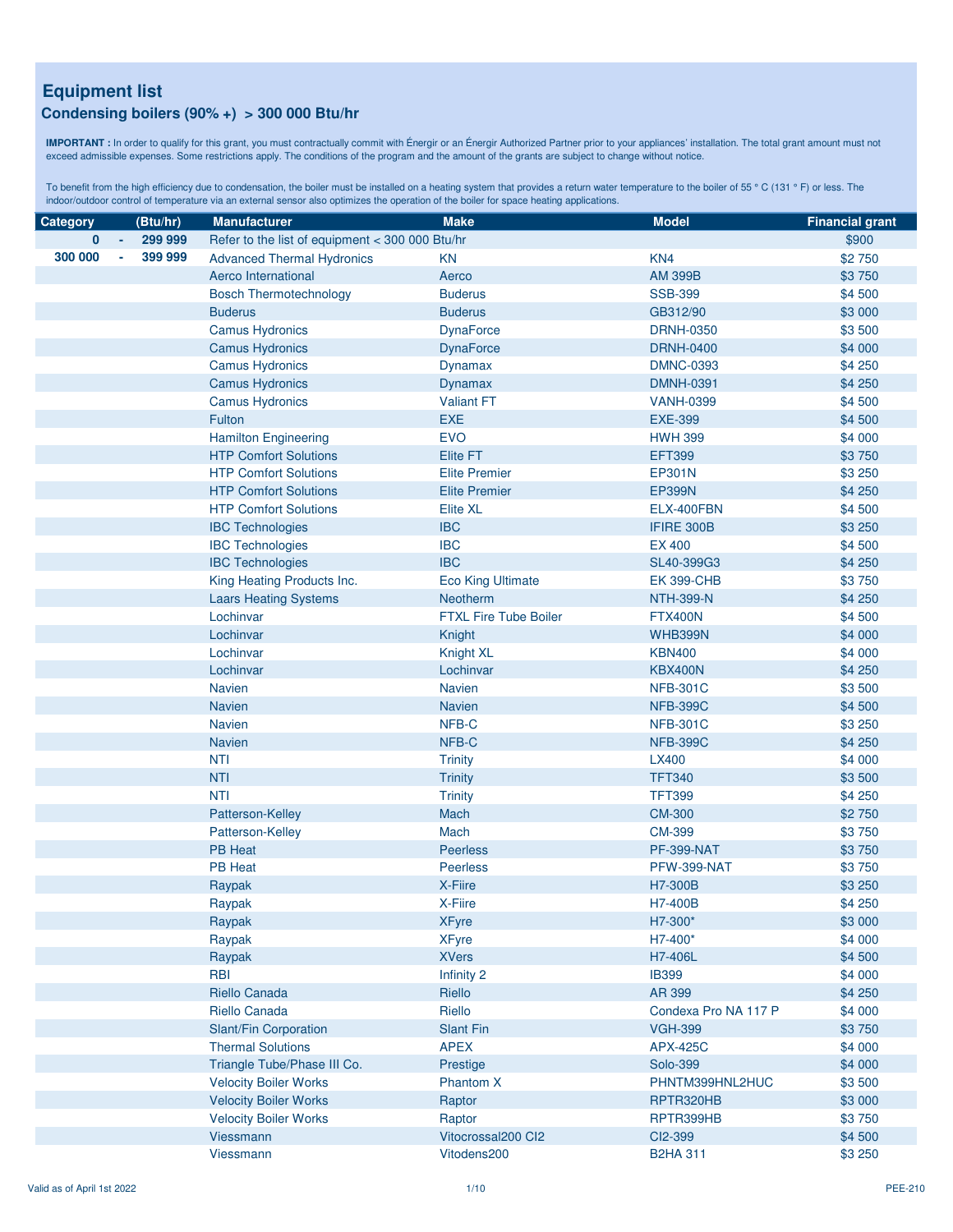### **Condensing boilers (90% +) > 300 000 Btu/hr**

**IMPORTANT :** In order to qualify for this grant, you must contractually commit with Énergir or an Énergir Authorized Partner prior to your appliances' installation. The total grant amount must not exceed admissible expenses. Some restrictions apply. The conditions of the program and the amount of the grants are subject to change without notice.

| Category | (Btu/hr)          | <b>Manufacturer</b>               | <b>Make</b>                  | <b>Model</b>      | <b>Financial grant</b> |
|----------|-------------------|-----------------------------------|------------------------------|-------------------|------------------------|
|          |                   | <b>Viessmann</b>                  | Vitodens200                  | <b>B2HA 352</b>   | \$3 500                |
|          |                   | Viessmann                         | Vitodens200                  | <b>B2HA 399</b>   | \$3750                 |
|          |                   | Weil-McLain                       | <b>EVERGREEN</b>             | <b>EVG 300</b>    | \$3 250                |
|          |                   | <b>Weil-McLain</b>                | <b>EVERGREEN</b>             | <b>EVG 399</b>    | \$4 250                |
|          |                   | <b>Weil-McLain</b>                | <b>ULTRA</b>                 | 399CT*            | \$3 500                |
| 400 000  | 499 999           | <b>Buderus</b>                    | <b>Buderus</b>               | GB312/120         | \$3750                 |
|          |                   | <b>Camus Hydronics</b>            | <b>Advantus</b>              | <b>AVNH-0500</b>  | \$4 500                |
|          |                   | <b>Camus Hydronics</b>            | Micoflame                    | <b>MFNH-0402M</b> | \$3750                 |
|          |                   | <b>Camus Hydronics</b>            | <b>Valiant-FT series II</b>  | <b>VANH-0400</b>  | \$4 750                |
|          |                   | <b>IBC Technologies</b>           | <b>IBC</b>                   | IFIRE 400B        | \$4 250                |
|          |                   | King Heating Products Inc.        | <b>Eco King Ultimate</b>     | <b>EK 499-CHB</b> | \$4 500                |
|          |                   | <b>PB Heat</b>                    | <b>Peerless</b>              | PFC-460-NAT       | \$4 250                |
|          |                   | Slant/Fin Corporation             | <b>Slant Fin</b>             | <b>VGH-500</b>    | \$4 500                |
| 500 000  | 599 999<br>$\sim$ | Aerco International               | Aerco                        | <b>AM 500B</b>    | \$4 750                |
|          |                   | <b>Bosch Thermotechnology</b>     | <b>Bosch</b>                 | SB625WS-160       | \$5 500                |
|          |                   | <b>Bosch Thermotechnology</b>     | <b>Buderus</b>               | <b>SSB-512</b>    | \$5 500                |
|          |                   | <b>Buderus</b>                    | <b>Buderus</b>               | GB312/160         | \$5 000                |
|          |                   | <b>Camus Hydronics</b>            | Dynaflame                    | <b>DFNH-0502</b>  | \$4 500                |
|          |                   | <b>Camus Hydronics</b>            | <b>DynaForce</b>             | <b>DRNH-0500</b>  | \$4 750                |
|          |                   | <b>Camus Hydronics</b>            | <b>Dynamax</b>               | <b>DMNC-0503</b>  | \$5 250                |
|          |                   | <b>Camus Hydronics</b>            | Dynamax                      | <b>DMNH-0501</b>  | \$5 250                |
|          |                   | <b>Camus Hydronics</b>            | <b>Micoflame</b>             | <b>MFNH-0502M</b> | \$4 500                |
|          |                   | <b>Camus Hydronics</b>            | Valiant- FT series II        | <b>VANH-0500</b>  | \$5750                 |
|          |                   | <b>Cleaver-Brooks</b>             | Clearfire                    | <b>CFC-E 500</b>  | \$5 000                |
|          |                   | Fulton                            | <b>EXE</b>                   | <b>EXE-500</b>    | \$5 500                |
|          |                   | <b>Gasmaster Industries</b>       | Gasmaster                    | <b>GMI 600</b>    | \$5 500                |
|          |                   | <b>HTP Comfort Solutions</b>      | <b>Elite XL</b>              | ELX-500FBN        | \$5 500                |
|          |                   | <b>HTP Comfort Solutions</b>      | Modcon                       | Modcon500         | \$4 750                |
|          |                   | <b>IBC Technologies</b>           | <b>IBC</b>                   | IFIRE 500B        | \$5 250                |
|          |                   | <b>IBC Technologies</b>           | <b>IBC</b>                   | <b>EX 500</b>     | \$5 500                |
|          |                   | <b>Laars Heating Systems</b>      | <b>Neotherm</b>              | <b>NTH-500-N</b>  | \$5 000                |
|          |                   | Lochinvar                         | <b>FTXL Fire Tube Boiler</b> | <b>FTX500N</b>    | \$5 500                |
|          |                   | Lochinvar                         | <b>Knight XL</b>             | <b>KBN501</b>     | \$4 750                |
|          |                   | Lochinvar                         | Lochinvar                    | <b>KBX500N</b>    | \$5 250                |
|          |                   | <b>NTI</b>                        | <b>Trinity</b>               | <b>LX500</b>      | \$4 750                |
|          |                   | Patterson-Kelley                  | Mach                         | <b>CM-500</b>     | \$4 250                |
|          |                   | Raypak                            | X-Fiire                      | H7-500B           | \$5 250                |
|          |                   | Raypak                            | <b>XFyre</b>                 | H7-500*           | \$4750                 |
|          |                   | Raypak                            | <b>XVers</b>                 | H7-506L           | \$5 500                |
|          |                   | <b>RBI</b>                        | <b>Futera Fusion</b>         | <b>CB500</b>      | \$5 000                |
|          |                   | <b>RBI</b>                        | <b>Infinity 2</b>            | <b>IB500</b>      | \$4 750                |
|          |                   | Riello Canada                     | Riello                       | AR 500            | \$5 250                |
|          |                   | <b>Thermal Solutions</b>          | <b>APEX</b>                  | <b>APX-525C</b>   | \$5 500                |
|          |                   | <b>Velocity Boiler Works</b>      | <b>Phantom X</b>             | PHNTM500HNL2HUC   | \$5 000                |
|          |                   | Viessmann                         | Vitocrossal200 Cl2           | CI2-500           | \$5 500                |
|          |                   | Viessmann                         | Vitodens200                  | <b>B2HA 530</b>   | \$5 000                |
|          |                   | Weil-McLain                       | <b>SLIMFIT</b>               | <b>SF550</b>      | \$5 250                |
| 600 000  | 699 999<br>à,     | <b>Advanced Thermal Hydronics</b> | <b>KN</b>                    | KN <sub>6</sub>   | \$4 000                |
|          |                   | <b>Advanced Thermal Hydronics</b> | Serie KN Plus                | <b>KN6+</b>       | \$5750                 |
|          |                   | <b>Camus Hydronics</b>            | <b>Advantus</b>              | <b>AVNH-0600</b>  | \$5750                 |
|          |                   | <b>Camus Hydronics</b>            | <b>DynaForce</b>             | <b>DRNH-0600</b>  | \$5 500                |
|          |                   | <b>Camus Hydronics</b>            | <b>Dynamax</b>               | <b>DMNC-0603</b>  | \$6 000                |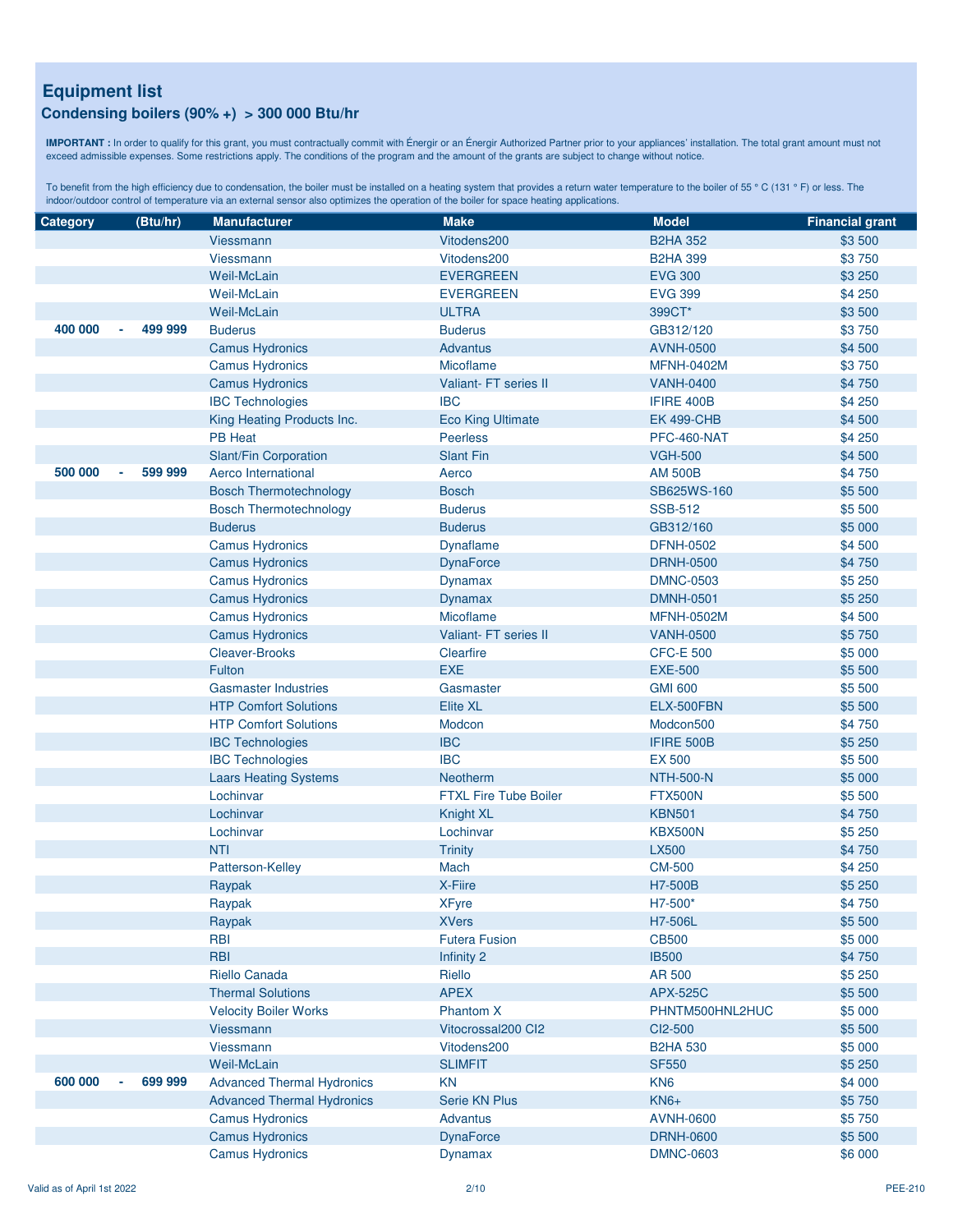### **Condensing boilers (90% +) > 300 000 Btu/hr**

**IMPORTANT :** In order to qualify for this grant, you must contractually commit with Énergir or an Énergir Authorized Partner prior to your appliances' installation. The total grant amount must not exceed admissible expenses. Some restrictions apply. The conditions of the program and the amount of the grants are subject to change without notice.

| Category | (Btu/hr)          | <b>Manufacturer</b>               | <b>Make</b>                                   | <b>Model</b>            | <b>Financial grant</b> |
|----------|-------------------|-----------------------------------|-----------------------------------------------|-------------------------|------------------------|
|          |                   | <b>Camus Hydronics</b>            | Dynamax                                       | <b>DMNH-0601</b>        | \$6 000                |
|          |                   | <b>Camus Hydronics</b>            | Micoflame                                     | <b>MFNH-0602M</b>       | \$5 500                |
|          |                   | <b>Camus Hydronics</b>            | Valiant- FT series II                         | <b>VANH-0600</b>        | \$7 000                |
|          |                   | Fulton                            | <b>EXE</b>                                    | <b>EXE-650</b>          | \$6 500                |
|          |                   | <b>Hamilton Engineering</b>       | <b>EVO</b>                                    | <b>HWH 599</b>          | \$6 000                |
|          |                   | <b>HTP Comfort Solutions</b>      | <b>Elite XL</b>                               | ELX-650FBN              | \$6750                 |
|          |                   | <b>IBC Technologies</b>           | <b>IBC</b>                                    | IFIRE 650B              | \$6 500                |
|          |                   | <b>Laars Heating Systems</b>      | <b>Neotherm</b>                               | <b>NTH-600-N</b>        | \$6 000                |
|          |                   | Lochinvar                         | <b>FTXL Fire Tube Boiler</b>                  | <b>FTX600N</b>          | \$6 500                |
|          |                   | Lochinvar                         | Knight XL                                     | <b>KBN601</b>           | \$5 500                |
|          |                   | Lochinvar                         | Lochinvar                                     | <b>KBX650N</b>          | \$6 500                |
|          |                   | <b>NTI</b>                        | <b>Trinity</b>                                | <b>LX600</b>            | \$5 500                |
|          |                   | Patterson-Kelley                  | Sonic                                         | SC650(GG)               | \$6 000                |
|          |                   | Raypak                            | X-Fiire                                       | H7-650B                 | \$6 500                |
|          |                   | Raypak                            | <b>XVers</b>                                  | H7-606L                 | \$6 500                |
|          |                   | <b>Thermal Solutions</b>          | <b>APEX</b>                                   | <b>APX-625C</b>         | \$6 000                |
|          |                   | <b>Velocity Boiler Works</b>      | Crown Boilers/Velocity Boiler Works PHNTM600C |                         | \$5 500                |
|          |                   | Viessmann                         | <b>Vitocrossal 200</b>                        | CM2-186                 | \$6 250                |
| 700 000  | 799 999<br>$\sim$ | 3i Innovative industrial inc /DDR | <b>Absolute Mini</b>                          | <b>ABS 750</b>          | \$6 500                |
|          |                   | Aerco International               | Aerco                                         | <b>AM 750B</b>          | \$6750                 |
|          |                   | Aerco International               | Aerco                                         | <b>BMK750</b>           | \$7 250                |
|          |                   | Aerco International               | <b>Benchmark Platinum</b>                     | <b>BMK Platinum 750</b> | \$7 250                |
|          |                   | <b>Bosch Thermotechnology</b>     | <b>Bosch</b>                                  | SB625WS-220             | \$7 250                |
|          |                   | <b>Bosch Thermotechnology</b>     | <b>Buderus</b>                                | <b>SSB-800</b>          | \$8 000                |
|          |                   | <b>Buderus</b>                    | <b>Buderus</b>                                | GB312/200               | \$6 000                |
|          |                   | <b>Camus Hydronics</b>            | Dynaflame                                     | <b>DFNH-0752</b>        | \$6 500                |
|          |                   | <b>Camus Hydronics</b>            | <b>Dynamax</b>                                | <b>DMNC-0703</b>        | \$7 000                |
|          |                   | <b>Camus Hydronics</b>            | <b>Dynamax</b>                                | <b>DMNH-0701</b>        | \$7 000                |
|          |                   | <b>Camus Hydronics</b>            | Valiant- FT series II                         | <b>VANH-0725</b>        | \$8 250                |
|          |                   | Cleaver-Brooks                    | Clearfire                                     | <b>CFC-E 750</b>        | \$7 000                |
|          |                   | Fulton                            | Endura                                        | <b>EDR-750</b>          | \$7 750                |
|          |                   | Fulton                            | <b>EXE</b>                                    | <b>EXE-750</b>          | \$7 500                |
|          |                   | <b>HTP Comfort Solutions</b>      | EnduroTi                                      | <b>ETI-750</b>          | \$6 500                |
|          |                   | <b>HTP Comfort Solutions</b>      | <b>MODCON</b>                                 | Modcon700               | \$7 500                |
|          |                   | <b>IBC Technologies</b>           | <b>IBC</b>                                    | <b>EX700</b>            | \$7 250                |
|          |                   | <b>Laars Heating Systems</b>      | Neotherm                                      | <b>NTH-750-N</b>        | \$7 500                |
|          |                   | Lochinvar                         | <b>Crest</b>                                  | <b>FBN0751</b>          | \$7500                 |
|          |                   | Lochinvar                         | <b>FTXL Fire Tube Boiler</b>                  | <b>FTX725N</b>          | \$7500                 |
|          |                   | Lochinvar                         | Knight XL                                     | <b>KBN701</b>           | \$6 500                |
|          |                   | <b>NTI</b>                        | <b>Trinity</b>                                | <b>LX700</b>            | \$6 500                |
|          |                   | Patterson-Kelley                  | Mach                                          | $C-750$                 | \$7 000                |
|          |                   | Patterson-Kelley                  | Sonic                                         | SC750(GG)               | \$6750                 |
|          |                   | Raypak                            | <b>XFyre</b>                                  | H7-700*                 | \$6 500                |
|          |                   | Raypak                            | <b>XVers</b>                                  | H7-726L                 | \$7500                 |
|          |                   | <b>RBI</b>                        | <b>Futera Fusion</b>                          | <b>CB750</b>            | \$7 250                |
|          |                   | <b>RBI</b>                        | Infinity 2                                    | <b>IB750</b>            | \$7 000                |
|          |                   | Riello Canada                     | Riello                                        | AR 800                  | \$7 750                |
|          |                   | <b>Thermal Solutions</b>          | <b>APEX</b>                                   | <b>APX-725C</b>         | \$7 000                |
|          |                   | <b>Thermal Solutions</b>          | <b>Evolution Condensing</b>                   | <b>EVCA-750</b>         | \$6 000                |
|          |                   | <b>Velocity Boiler Works</b>      | Crown Boilers/Velocity Boiler Works           | PHNTM700C               | \$6 250                |
|          |                   | Viessmann                         | Vitocrossal200 Cl2                            | CI2-750                 | \$8 000                |
|          |                   | Weil-McLain                       | <b>SLIMFIT</b>                                | <b>SF750</b>            | \$6750                 |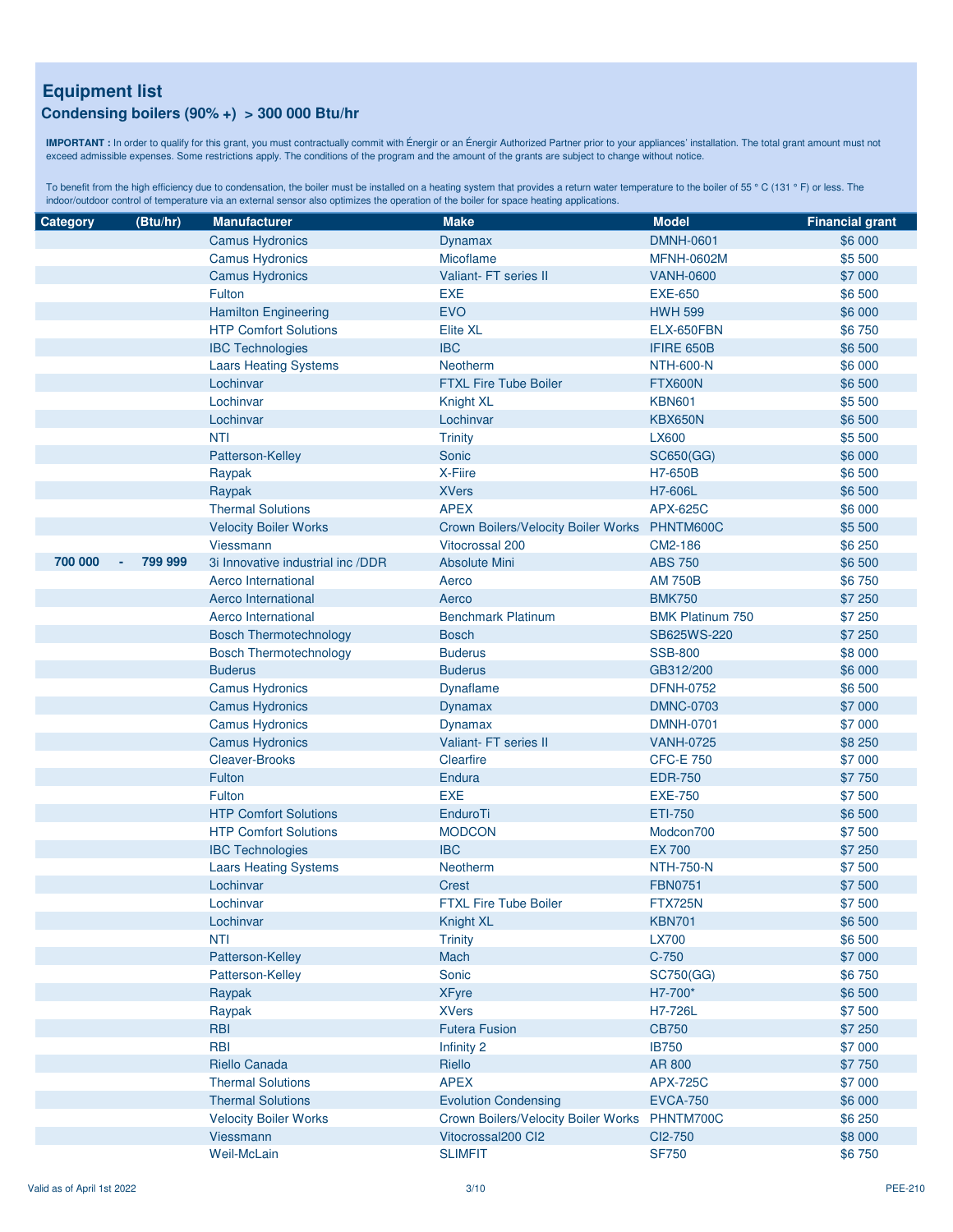#### **Condensing boilers (90% +) > 300 000 Btu/hr**

**IMPORTANT :** In order to qualify for this grant, you must contractually commit with Énergir or an Énergir Authorized Partner prior to your appliances' installation. The total grant amount must not exceed admissible expenses. Some restrictions apply. The conditions of the program and the amount of the grants are subject to change without notice.

| <b>Category</b> |    | (Btu/hr)  | <b>Manufacturer</b>               | <b>Make</b>                                   | <b>Model</b>             | <b>Financial grant</b> |
|-----------------|----|-----------|-----------------------------------|-----------------------------------------------|--------------------------|------------------------|
|                 |    |           | Weil-McLain                       | <b>SVF</b>                                    | <b>SVF 750</b>           | \$7 000                |
| 800 000         | ٠  | 899 999   | <b>Buderus</b>                    | <b>Buderus</b>                                | GB312/240                | \$7 000                |
|                 |    |           | <b>Camus Hydronics</b>            | <b>Advantus</b>                               | <b>AVNH-0800</b>         | \$7 500                |
|                 |    |           | <b>Camus Hydronics</b>            | <b>DynaForce</b>                              | <b>DRNH-0800</b>         | \$7 250                |
|                 |    |           | <b>Camus Hydronics</b>            | Dynamax                                       | <b>DMNC-0803</b>         | \$7 750                |
|                 |    |           | <b>Camus Hydronics</b>            | <b>Dynamax</b>                                | <b>DMNH-0801</b>         | \$7 750                |
|                 |    |           | <b>Camus Hydronics</b>            | Micoflame                                     | <b>MFNH-0802M</b>        | \$7 000                |
|                 |    |           | <b>Camus Hydronics</b>            | Valiant- FT series II                         | <b>VANH-0850</b>         | \$9500                 |
|                 |    |           | <b>Gasmaster Industries</b>       | Gasmaster                                     | <b>GMI 800</b>           | \$7 500                |
|                 |    |           | <b>HTP Comfort Solutions</b>      | <b>Elite XL</b>                               | ELX-800FBN               | \$8 250                |
|                 |    |           | <b>HTP Comfort Solutions</b>      | Modcon                                        | Modcon850                | \$7 500                |
|                 |    |           | <b>IBC Technologies</b>           | <b>IBC</b>                                    | <b>EX 850</b>            | \$8 500                |
|                 |    |           | <b>IBC Technologies</b>           | <b>IBC</b>                                    | IFIRE 800B               | \$7 750                |
|                 |    |           | <b>Laars Heating Systems</b>      | Neotherm                                      | <b>NTH-850-N</b>         | \$8 250                |
|                 |    |           | Lochinvar                         | <b>FTXL Fire Tube Boiler</b>                  | <b>FTX850N</b>           | \$8 500                |
|                 |    |           | Lochinvar                         | Knight XL                                     | <b>KBN801</b>            | \$7 250                |
|                 |    |           | Lochinvar                         | Lochinvar                                     | KBX800N                  | \$7 750                |
|                 |    |           | <b>NTI</b>                        | <b>Firetube Giant</b>                         | <b>FTG 800</b>           | \$7 500                |
|                 |    |           | <b>NTI</b>                        | <b>Trinity</b>                                | <b>LX800</b>             | \$7 250                |
|                 |    |           | Patterson-Kelley                  | Sonic                                         | SC850(GG)                | \$7 500                |
|                 |    |           | <b>PB Heat</b>                    | <b>Peerless</b>                               | <b>PFC-850-NAT</b>       | \$7 750                |
|                 |    |           | Raypak                            | X-Fiire                                       | H7-800B                  | \$7 750                |
|                 |    |           | Raypak                            | <b>XFyre</b>                                  | H7-850*                  | \$7500                 |
|                 |    |           | Raypak                            | <b>XVers</b>                                  | H7-856L                  | \$8750                 |
|                 |    |           | Raypak                            | <b>Xvers</b>                                  | H7-0856                  | \$8 250                |
|                 |    |           | <b>RBI</b>                        | Flexcore                                      | <b>CK0850</b>            | \$7 500                |
|                 |    |           | <b>Thermal Solutions</b>          | <b>APEX</b>                                   | <b>APX-825C</b>          | \$7 500                |
|                 |    |           | <b>Velocity Boiler Works</b>      | Crown Boilers/Velocity Boiler Works PHNTM800C |                          | \$7 000                |
|                 |    |           | Viessmann                         | Vitocrossal 200                               | CM2-246                  | \$8 250                |
| 900 000         | ×, | 999 999   | 3i Innovative industrial inc /DDR | <b>Absolute Mini</b>                          | <b>ABS 900</b>           | \$7 750                |
|                 |    |           | <b>HTP Comfort Solutions</b>      | EnduroTi                                      | <b>ETI-900</b>           | \$7 750                |
|                 |    |           | <b>Laars Heating Systems</b>      | MagnaTherm FT Boiler                          | CFH1000N(G,H)****        | \$8750                 |
|                 |    |           | Lochinvar                         | Lochinvar                                     | <b>FCB1000N</b>          | \$9500                 |
|                 |    |           | Patterson-Kelley                  | Mach                                          | C-900                    | \$8 000                |
|                 |    |           | Raypak                            | <b>XTherm</b>                                 | H7-1005A                 | \$8750                 |
|                 |    |           | Raypak                            | <b>Xvers</b>                                  | H7-1006                  | \$9500                 |
| 1 000 000       | ×, | 1 199 999 | 3i Innovative industrial inc /DDR | <b>Absolute Mini</b>                          | <b>ABS 1050</b>          | \$8750                 |
|                 |    |           | 3i Innovative industrial inc /DDR | <b>EnerPro</b>                                | <b>EPA 1050</b>          | \$9 000                |
|                 |    |           | 3i Innovative industrial inc /DDR | <b>EnerPro</b>                                | <b>EPN 1000</b>          | \$9 250                |
|                 |    |           | <b>Advanced Thermal Hydronics</b> | <b>KN</b>                                     | <b>KN10</b>              | \$6 250                |
|                 |    |           | <b>Advanced Thermal Hydronics</b> | Serie KN Plus                                 | KN10+                    | \$8 500                |
|                 |    |           | Aerco International               | Aerco                                         | <b>AM 1000B</b>          | \$8750                 |
|                 |    |           | Aerco International               | Aerco                                         | <b>BMK1000</b>           | \$9 750                |
|                 |    |           | Aerco International               | <b>Benchmark Platinum</b>                     | <b>BMK Platinum 1000</b> | \$9750                 |
|                 |    |           | <b>Bosch Thermotechnology</b>     | <b>Bosch</b>                                  | SB625WS-290              | \$9 000                |
|                 |    |           | <b>Bosch Thermotechnology</b>     | <b>Buderus</b>                                | SSB-1000                 | \$10 000               |
|                 |    |           | <b>Bosch Thermotechnology</b>     | <b>Buderus</b>                                | <b>SSB-1000 TL</b>       | \$10 000               |
|                 |    |           | <b>Buderus</b>                    | <b>Buderus</b>                                | GB312/280                | \$8 250                |
|                 |    |           | <b>Camus Hydronics</b>            | <b>Advantus</b>                               | <b>AVNH-1000</b>         | \$9 000                |
|                 |    |           | <b>Camus Hydronics</b>            | <b>AVENGER</b>                                | <b>ARNH-1000</b>         | \$9 000                |
|                 |    |           | <b>Camus Hydronics</b>            | Dynaflame                                     | <b>DFNH-1102</b>         | \$9 250                |
|                 |    |           | <b>Camus Hydronics</b>            | <b>DynaForce</b>                              | <b>DRNH-1000</b>         | \$8750                 |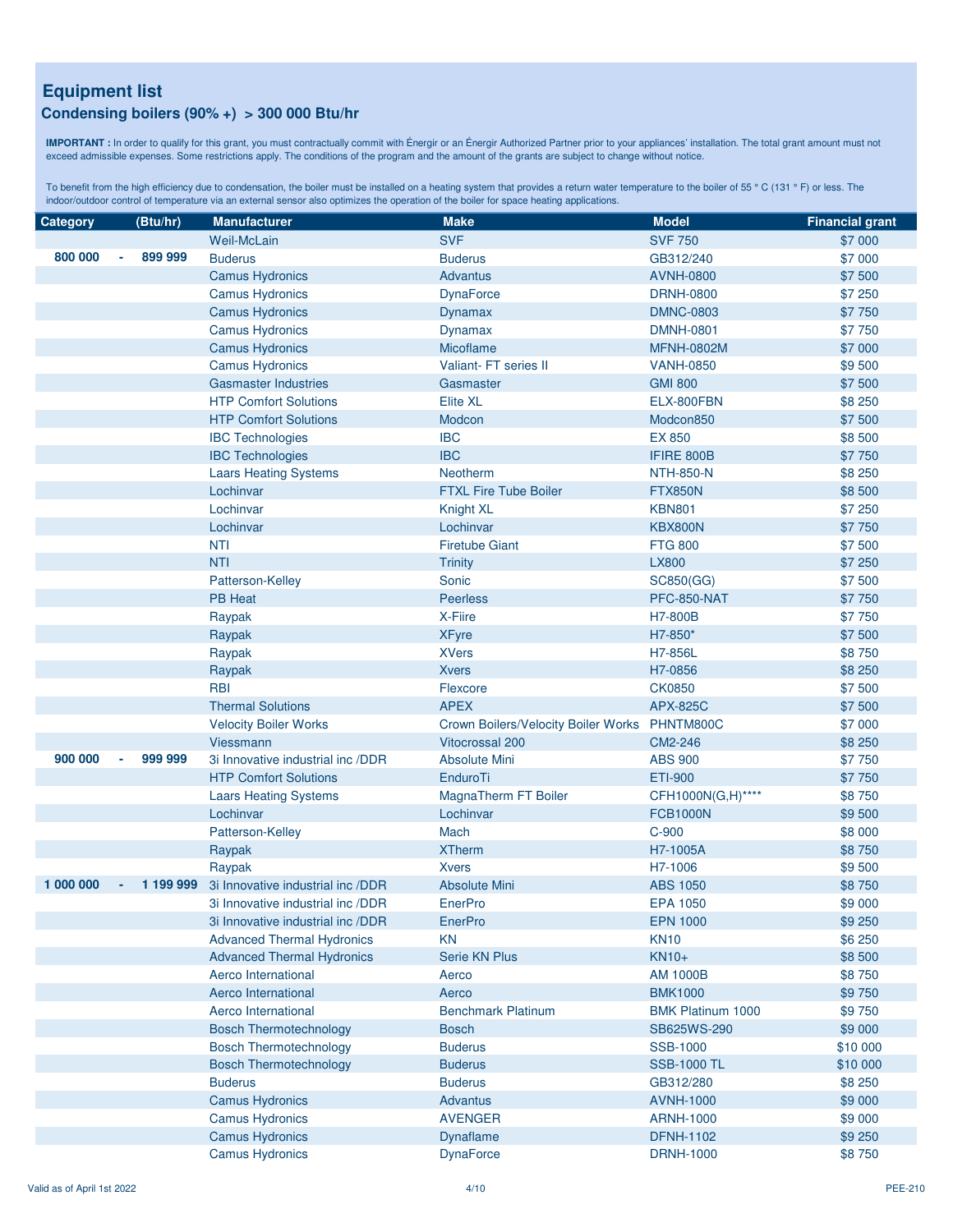#### **Condensing boilers (90% +) > 300 000 Btu/hr**

**IMPORTANT :** In order to qualify for this grant, you must contractually commit with Énergir or an Énergir Authorized Partner prior to your appliances' installation. The total grant amount must not exceed admissible expenses. Some restrictions apply. The conditions of the program and the amount of the grants are subject to change without notice.

| Category  | (Btu/hr)        | <b>Manufacturer</b>               | <b>Make</b>                 | <b>Model</b>             | <b>Financial grant</b> |
|-----------|-----------------|-----------------------------------|-----------------------------|--------------------------|------------------------|
|           |                 | <b>Camus Hydronics</b>            | Micoflame                   | <b>MFNH-1002M</b>        | \$8 500                |
|           |                 | <b>Cleaver-Brooks</b>             | Clearfire                   | <b>CFC-E 1000</b>        | \$9 500                |
|           |                 | Fulton                            | Endura                      | EDR-1000                 | \$9 250                |
|           |                 | <b>Gasmaster Industries</b>       | Gasmaster                   | GMI 1M                   | \$9 000                |
|           |                 | <b>Gasmaster Industries</b>       | Gasmaster                   | <b>GMI 1ML</b>           | \$9 000                |
|           |                 | <b>HTP Comfort Solutions</b>      | <b>Elite XL</b>             | <b>ELX-1000FBN</b>       | \$10 000               |
|           |                 | <b>HTP Comfort Solutions</b>      | EnduroTi                    | ETI-1000                 | \$8 250                |
|           |                 | <b>HTP Comfort Solutions</b>      | Modcon                      | Modcon1000               | \$8750                 |
|           |                 | <b>IBC Technologies</b>           | <b>IBC</b>                  | <b>IFIRE 1000B</b>       | \$9 500                |
|           |                 | <b>Laars Heating Systems</b>      | Neotherm                    | <b>NTH-1000-N</b>        | \$8750                 |
|           |                 | Lochinvar                         | <b>Crest</b>                | <b>FBN1001</b>           | \$9500                 |
|           |                 | Lochinvar                         | Lochinvar                   | <b>KBX1000N</b>          | \$9 500                |
|           |                 | Patterson-Kelley                  | Mach                        | $C-1050$                 | \$9 000                |
|           |                 | Patterson-Kelley                  | Sonic                       | SC1000(GG)               | \$8 000                |
|           |                 | <b>PB Heat</b>                    | <b>Peerless</b>             | <b>PFC-1000-NAT</b>      | \$9 000                |
|           |                 | Raypak                            | X-Fiire                     | H7-1000B                 | \$9 500                |
|           |                 | Raypak                            | <b>XVERS</b>                | H7-1007                  | \$9 250                |
|           |                 | <b>RBI</b>                        | Flexcore                    | <b>CK1000</b>            | \$8750                 |
|           |                 | <b>RBI</b>                        | <b>Futera Fusion</b>        | <b>CB1000</b>            | \$9 250                |
|           |                 | <b>RBI</b>                        | Infinity 2                  | <b>IB1000</b>            | \$9 250                |
|           |                 | Riello Canada                     | Riello                      | AR 1000                  | \$9500                 |
|           |                 | Riello Canada                     | Riello                      | RTC 1000-80              | \$8750                 |
|           |                 | <b>Thermal Solutions</b>          | <b>AMP</b>                  | AMP-1000                 | \$10 000               |
|           |                 | <b>Thermal Solutions</b>          | <b>ARCTIC</b>               | ARC-1000                 | \$9 000                |
|           |                 | <b>Thermal Solutions</b>          | <b>Evolution Condensing</b> | <b>EVCA-1000</b>         | \$8 000                |
|           |                 | Viessmann                         | <b>Vitocrossal 200</b>      | CM2-311                  | \$10 000               |
|           |                 | Viessmann                         | Vitocrossal200 Cl2          | CI2-1000                 | \$10 250               |
|           |                 | <b>Weil-McLain</b>                | <b>SLIMFIT</b>              | <b>SF1000L</b>           | \$9 500                |
|           |                 | <b>Weil-McLain</b>                | <b>SLIMFIT</b>              | <b>SF1000R</b>           | \$9 500                |
|           |                 | Weil-McLain                       | <b>SVF</b>                  | <b>SVF 1100</b>          | \$11 000               |
| 1 200 000 | 1 399 999       | <b>Bosch Thermotechnology</b>     | <b>Bosch</b>                | SB625WS-370              | \$11 250               |
|           |                 | <b>Camus Hydronics</b>            | <b>Advantus</b>             | <b>AVNH-1200</b>         | \$10750                |
|           |                 | <b>Camus Hydronics</b>            | Dynaflame                   | <b>DFNH-1202</b>         | \$9 750                |
|           |                 | <b>Camus Hydronics</b>            | <b>DynaForce</b>            | <b>DRNH-1200</b>         | \$10 250               |
|           |                 | <b>Camus Hydronics</b>            | Micoflame                   | <b>MFNH-1202M</b>        | \$9 750                |
|           |                 | <b>Laars Heating Systems</b>      | Neotherm                    | <b>NTH-1200-LC</b>       | \$10 500               |
|           |                 | Lochinvar                         | <b>Crest</b>                | <b>FBN1251</b>           | \$11 500               |
|           |                 | <b>NTI</b>                        | <b>Firetube Giant</b>       | <b>FTG 1200</b>          | \$11 250               |
|           |                 | Patterson-Kelley                  | P-K Storm                   | ST-1250                  | \$12 000               |
|           |                 | Raypak                            | <b>XVERS</b>                | H7-1257                  | \$11 500               |
|           |                 | Raypak                            | <b>Xvers</b>                | H7-1256                  | \$11 500               |
|           |                 | <b>RBI</b>                        | <b>Futera Fusion</b>        | CB1250                   | \$11 250               |
|           |                 | <b>RBI</b>                        | <b>Torus</b>                | <b>WB1250</b>            | \$11 750               |
|           |                 | <b>RBI</b>                        | <b>Torus</b>                | <b>WB1250X</b>           | \$11750                |
|           |                 | Riello Canada                     | Riello                      | RTC 1300-80              | \$11 000               |
|           |                 | <b>Thermal Solutions</b>          | <b>AMP</b>                  | AMP-1250                 | \$12 000               |
|           |                 | Viessmann                         | <b>Vitocrossal 300</b>      | CT3-37                   | \$12750                |
| 1 400 000 | 1 599 999<br>×, | 3i Innovative industrial inc /DDR | Absolute                    | <b>ABS 1500</b>          | \$12 500               |
|           |                 | 3i Innovative industrial inc /DDR | <b>EnerPro</b>              | <b>EPA 1600</b>          | \$13 000               |
|           |                 | 3i Innovative industrial inc /DDR | <b>EnerPro</b>              | <b>EPN 1500</b>          | \$13 000               |
|           |                 | Aerco International               | Aerco                       | <b>BMK1500</b>           | \$12750                |
|           |                 | Aerco International               | <b>Benchmark Platinum</b>   | <b>BMK Platinum 1500</b> | \$12 750               |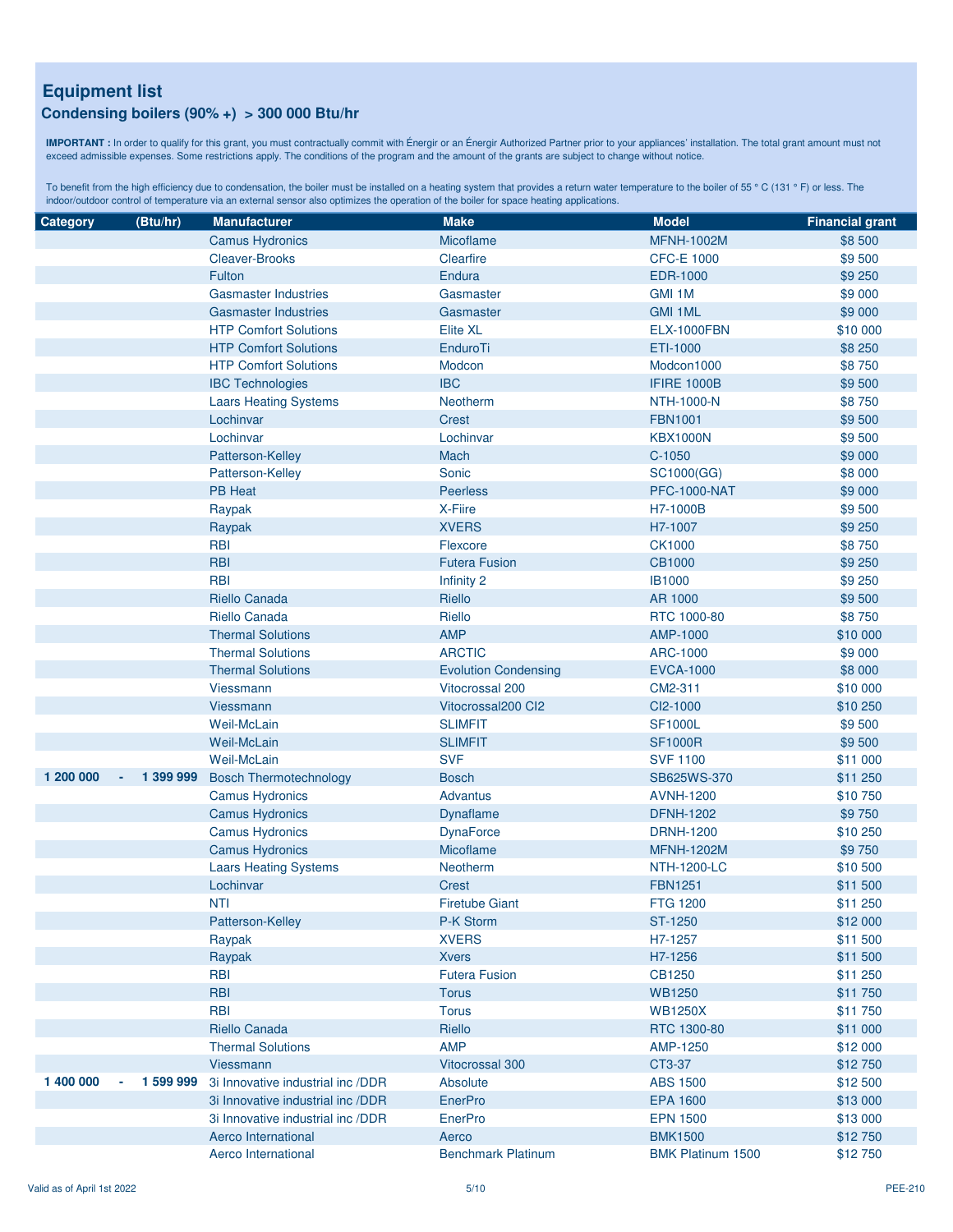#### **Condensing boilers (90% +) > 300 000 Btu/hr**

**IMPORTANT :** In order to qualify for this grant, you must contractually commit with Énergir or an Énergir Authorized Partner prior to your appliances' installation. The total grant amount must not exceed admissible expenses. Some restrictions apply. The conditions of the program and the amount of the grants are subject to change without notice.

| Category  | (Btu/hr)     | <b>Manufacturer</b>               | <b>Make</b>                 | <b>Model</b>        | <b>Financial grant</b> |
|-----------|--------------|-----------------------------------|-----------------------------|---------------------|------------------------|
|           |              | <b>Bryan Boilers</b>              | <b>Triple-Flex</b>          | <b>TF150</b>        | \$13 000               |
|           |              | <b>Camus Hydronics</b>            | <b>Advantus</b>             | <b>AVNH-1400</b>    | \$12 250               |
|           |              | <b>Camus Hydronics</b>            | <b>AVENGER</b>              | <b>ARNH-1500</b>    | \$12 500               |
|           |              | <b>Camus Hydronics</b>            | Dynaflame                   | <b>DFNH-1502</b>    | \$12 000               |
|           |              | <b>Camus Hydronics</b>            | <b>DynaForce</b>            | <b>DRNH-1400</b>    | \$11750                |
|           |              | <b>Camus Hydronics</b>            | Micoflame                   | <b>MFNH-1402M</b>   | \$11 250               |
|           |              | <b>Cleaver-Brooks</b>             | Clearfire                   | <b>CFC-E 1500</b>   | \$13 000               |
|           |              | Fulton                            | Endura                      | <b>EDR-1500</b>     | \$12 000               |
|           |              | <b>Gasmaster Industries</b>       | Gasmaster                   | <b>GMI 1.5M</b>     | \$13 000               |
|           |              | <b>Gasmaster Industries</b>       | Gasmaster                   | <b>GMI 1.5ML</b>    | \$13 000               |
|           |              | <b>HTP Comfort Solutions</b>      | <b>Elite XL</b>             | <b>ELX-1500-FBN</b> | \$14 000               |
|           |              | <b>Laars Heating Systems</b>      | MagnaTherm FT Boiler        | CFH1500N(G,H)****   | \$12 500               |
|           |              | Lochinvar                         | <b>Crest</b>                | <b>FBN1501</b>      | \$13 500               |
|           |              | Lochinvar                         | Lochinvar                   | <b>FCB1500N</b>     | \$13 500               |
|           |              | <b>NTI</b>                        | <b>Firetube Giant</b>       | <b>FTG 1400</b>     | \$12750                |
|           |              | Patterson-Kelley                  | Mach                        | $C-1500$            | \$13 000               |
|           |              | Patterson-Kelley                  | P-K Storm                   | ST-1500             | \$14 000               |
|           |              | Patterson-Kelley                  | <b>Solis</b>                | <b>SL-1500</b>      | \$13 500               |
|           |              | Patterson-Kelley                  | Sonic                       | <b>SC-1500</b>      | \$14 000               |
|           |              | <b>PB Heat</b>                    | <b>Peerless</b>             | <b>PFC-1500-NAT</b> | \$12 750               |
|           |              | Raypak                            | <b>XTherm</b>               | H7-1505A            | \$12 500               |
|           |              | Raypak                            | <b>XVERS</b>                | H7-1507             | \$13 000               |
|           |              | Raypak                            | <b>Xvers</b>                | H7-1506             | \$13 500               |
|           |              | <b>RBI</b>                        | FlexCore                    | <b>CK1500</b>       | \$12 000               |
|           |              | <b>RBI</b>                        | <b>Futera Fusion</b>        | <b>CB1500</b>       | \$13 000               |
|           |              | <b>RBI</b>                        | <b>Torus</b>                | <b>WB1500</b>       | \$13750                |
|           |              | <b>RBI</b>                        | <b>Torus</b>                | <b>WB1500X</b>      | \$13750                |
|           |              | Riello Canada                     | Riello                      | AR 1500             | \$13 500               |
|           |              | <b>Thermal Solutions</b>          | <b>AMP</b>                  | AMP-1500            | \$14 000               |
|           |              | <b>Thermal Solutions</b>          | <b>ARCTIC</b>               | ARC-1500            | \$13 000               |
|           |              | <b>Thermal Solutions</b>          | <b>Evolution Condensing</b> | <b>EVCA-1500</b>    | \$11 750               |
|           |              | Viessmann                         | Vitocrossal 200             | CM2-400             | \$12 500               |
|           |              | Viessmann                         | Vitocrossal200 Cl2          | CI2-1500            | \$14 250               |
|           |              | Weil-McLain                       | <b>SLIMFIT</b>              | <b>SF1500L</b>      | \$13 500               |
|           |              | <b>Weil-McLain</b>                | <b>SLIMFIT</b>              | <b>SF1500R</b>      | \$13 500               |
|           |              | Weil-McLain                       | <b>Weil-McLain</b>          | <b>SVF 1500</b>     | \$13750                |
| 1 600 000 | 1799999<br>× | <b>Advanced Thermal Hydronics</b> | <b>KN</b>                   | <b>KN16</b>         | \$9 250                |
|           |              | <b>Advanced Thermal Hydronics</b> | <b>Serie KN Plus</b>        | KN16+               | \$13 250               |
|           |              | <b>Bosch Thermotechnology</b>     | <b>Bosch</b>                | SB625WS-480         | \$14 000               |
|           |              | <b>Camus Hydronics</b>            | Advantus                    | <b>AVNH-1600</b>    | \$13750                |
|           |              | <b>Camus Hydronics</b>            | <b>Dynaflame</b>            | <b>DFNH-1752</b>    | \$13750                |
|           |              | <b>Camus Hydronics</b>            | <b>DynaForce</b>            | <b>DRNH-1600</b>    | \$13 000               |
|           |              | <b>Camus Hydronics</b>            | Micoflame                   | <b>MFNH-1602M</b>   | \$12750                |
|           |              | <b>HTP Comfort Solutions</b>      | Modcon                      | Modcon1700          | \$13750                |
|           |              | <b>Laars Heating Systems</b>      | Laars MagnaTherm            | MGH-1600-N          | \$13750                |
|           |              | Lochinvar                         | <b>Crest</b>                | <b>FBN1751</b>      | \$15 500               |
|           |              | Patterson-Kelley                  | P-K Storm                   | ST-1750             | \$16 000               |
|           |              | Raypak                            | <b>Xvers</b>                | H7-1756             | \$15 500               |
|           |              | <b>RBI</b>                        | <b>Futera Fusion</b>        | CB1750              | \$15 000               |
|           |              | Riello Canada                     | Riello                      | RTC 1700-80         | \$13750                |
| 1800000   | 1 999 999    | <b>Advanced Thermal Hydronics</b> | <b>KN</b>                   | <b>KN20</b>         | \$11 250               |
|           |              | <b>Camus Hydronics</b>            | Advantus                    | <b>AVNH-1800</b>    | \$15 250               |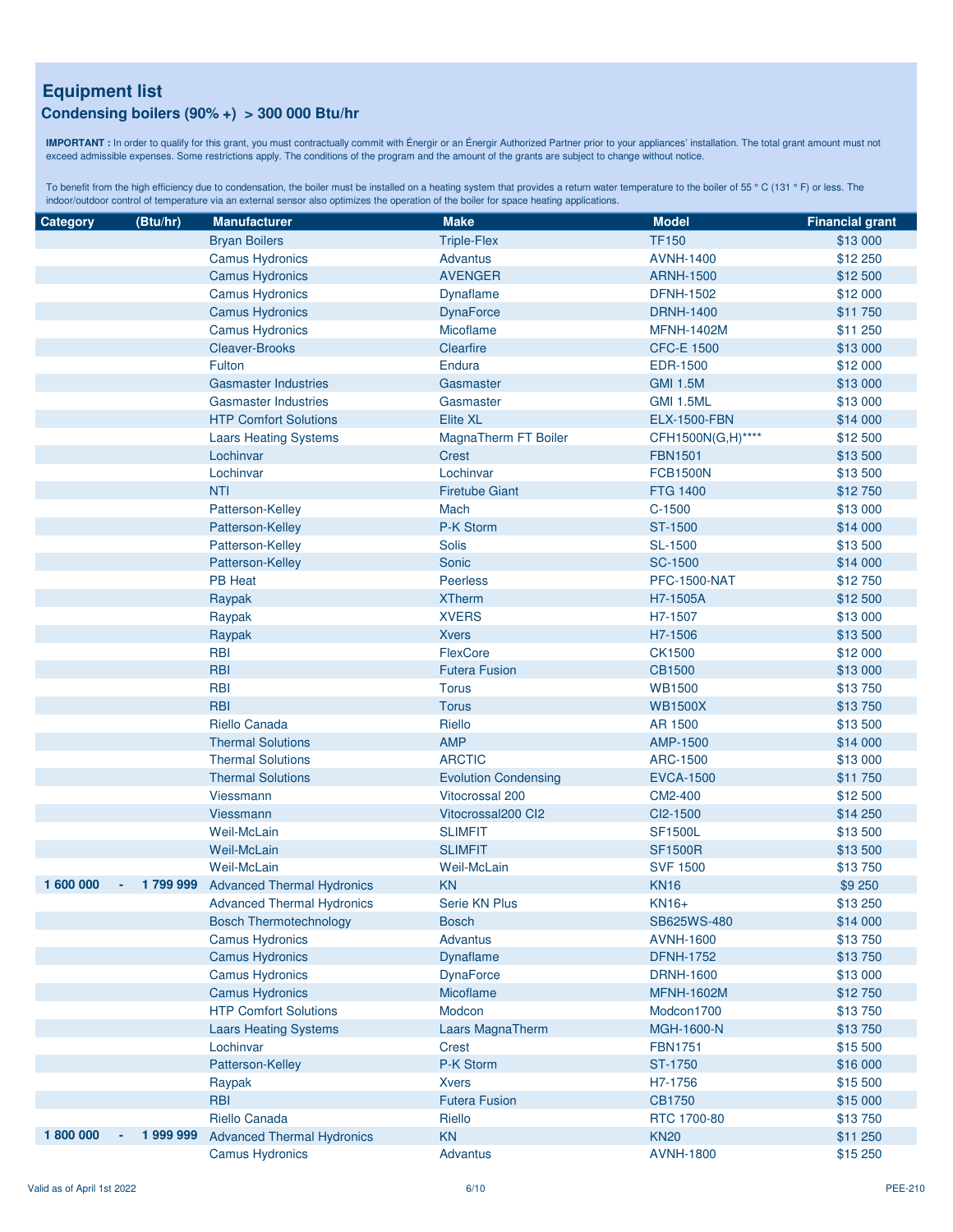#### **Condensing boilers (90% +) > 300 000 Btu/hr**

**IMPORTANT :** In order to qualify for this grant, you must contractually commit with Énergir or an Énergir Authorized Partner prior to your appliances' installation. The total grant amount must not exceed admissible expenses. Some restrictions apply. The conditions of the program and the amount of the grants are subject to change without notice.

| Category  | (Btu/hr)  | <b>Manufacturer</b>               | <b>Make</b>                 | <b>Model</b>             | <b>Financial grant</b> |
|-----------|-----------|-----------------------------------|-----------------------------|--------------------------|------------------------|
|           |           | <b>Camus Hydronics</b>            | <b>DynaForce</b>            | <b>DRNH-1800</b>         | \$14 500               |
|           |           | <b>Camus Hydronics</b>            | Micoflame                   | <b>MFNH-1802M</b>        | \$14 000               |
|           |           | <b>Laars Heating Systems</b>      | Laars MagnaTherm            | <b>MGH-2000-N</b>        | \$16 500               |
|           |           | <b>Laars Heating Systems</b>      | MagnaTherm FT Boiler        | CFH2000N(G,H)****        | \$15 500               |
|           |           | Lochinvar                         | Lochinvar                   | <b>FCB2000N</b>          | \$17500                |
|           |           | Raypak                            | <b>XTherm</b>               | H7-2005A                 | \$16 000               |
|           |           | Raypak                            | <b>XVERS</b>                | H7-2007                  | \$16750                |
|           |           | Raypak                            | <b>Xvers</b>                | H7-2006                  | \$17500                |
|           |           | <b>RBI</b>                        | FlexCore                    | <b>CK2000</b>            | \$15 500               |
|           |           | Viessmann                         | <b>Vitocrossal 200</b>      | CM2-500                  | \$15 250               |
|           |           | <b>Weil-McLain</b>                | <b>Weil-McLain</b>          | <b>SVF 2000</b>          | \$17500                |
| 2 000 000 | 2 499 999 | 3i Innovative industrial inc /DDR | Absolute                    | <b>ABS 2000</b>          | \$16 250               |
|           |           | 3i Innovative industrial inc /DDR | EnerPro                     | <b>EPA 2080</b>          | \$16 500               |
|           |           | 3i Innovative industrial inc /DDR | <b>EnerPro</b>              | <b>EPN 2000</b>          | \$16750                |
|           |           | <b>Advanced Thermal Hydronics</b> | <b>Serie KN Plus</b>        | $K20+$                   | \$15 500               |
|           |           | Aerco International               | Aerco                       | <b>BMK2000</b>           | \$16 250               |
|           |           | Aerco International               | <b>Benchmark Platinum</b>   | <b>BMK Platinum 2000</b> | \$16 250               |
|           |           | <b>Bosch Thermotechnology</b>     | <b>Bosch</b>                | SB625WS-640              | \$17750                |
|           |           | <b>Bryan Boilers</b>              | <b>Triple-Flex</b>          | <b>TF200</b>             | \$16 500               |
|           |           | <b>Camus Hydronics</b>            | <b>Advantus</b>             | <b>AVNH-2000</b>         | \$16 500               |
|           |           | <b>Camus Hydronics</b>            | <b>AVENGER</b>              | <b>ARNH-2000</b>         | \$16 000               |
|           |           | <b>Camus Hydronics</b>            | <b>Dynaflame</b>            | <b>DFNH-2002</b>         | \$15 250               |
|           |           | <b>Camus Hydronics</b>            | <b>DynaForce</b>            | <b>DRNH-2000</b>         | \$15750                |
|           |           | <b>Camus Hydronics</b>            | Micoflame                   | <b>MFNH-2002M</b>        | \$15 250               |
|           |           | <b>Camus Hydronics</b>            | <b>Micoflame</b>            | <b>MFNH-2012M</b>        | \$15 250               |
|           |           | <b>Cleaver-Brooks</b>             | Clearfire                   | <b>CFC-E 2000</b>        | \$17 000               |
|           |           | Fulton                            | <b>Endura</b>               | <b>EDR-2000</b>          | \$15750                |
|           |           | Fulton                            | Vantage                     | <b>VTG-2000</b>          | \$16750                |
|           |           | Fulton                            | Vantage                     | <b>VTG-2000DF</b>        | \$16750                |
|           |           | <b>Gasmaster Industries</b>       | Gasmaster                   | GMI 2M                   | \$16 500               |
|           |           | <b>Gasmaster Industries</b>       | Gasmaster                   | <b>GMI 2ML</b>           | \$16 500               |
|           |           | <b>HTP Comfort Solutions</b>      | <b>Elite XL</b>             | <b>ELX-2000FBN</b>       | \$18 000               |
|           |           | <b>Laars Heating Systems</b>      | Laars MagnaTherm            | MGH-2500-N               | \$20 000               |
|           |           | Lochinvar                         | <b>Crest</b>                | <b>FBN2001</b>           | \$17500                |
|           |           | <b>NTI</b>                        | <b>Firetube Giant</b>       | <b>FTG 2000</b>          | \$17 250               |
|           |           | <b>NTI</b>                        | <b>Firetube Giant</b>       | <b>FTG 2200</b>          | \$18 500               |
|           |           | <b>NTI</b>                        | <b>Firetube Giant</b>       | <b>FTG 2400</b>          | \$19 250               |
|           |           | Patterson-Kelley                  | Mach                        | C-2000                   | \$16 500               |
|           |           | Patterson-Kelley                  | P-K Storm                   | <b>ST-2000</b>           | \$18 000               |
|           |           | Patterson-Kelley                  | Solis                       | <b>SL-2000</b>           | \$17 250               |
|           |           | Patterson-Kelley                  | Sonic                       | <b>SC-2000</b>           | \$17500                |
|           |           | Raypak                            | <b>XVERS</b>                | H7-2507                  | \$20 000               |
|           |           | Raypak                            | <b>Xvers</b>                | H7-2506                  | \$21 000               |
|           |           | <b>RBI</b>                        | <b>Futera Fusion</b>        | <b>CB2000</b>            | \$16750                |
|           |           | <b>RBI</b>                        | <b>Torus</b>                | <b>WB2000</b>            | \$17500                |
|           |           | <b>RBI</b>                        | <b>Torus</b>                | <b>WB2000X</b>           | \$17 500               |
|           |           | <b>Riello Canada</b>              | Riello                      | AR 2000                  | \$17 250               |
|           |           | Riello Canada                     | Riello                      | RTC 2300-80              | \$18 000               |
|           |           | <b>Thermal Solutions</b>          | <b>AMP</b>                  | AMP-2000                 | \$18 000               |
|           |           | <b>Thermal Solutions</b>          | <b>ARCTIC</b>               | ARC-2000                 | \$16 500               |
|           |           | <b>Thermal Solutions</b>          | <b>Evolution Condensing</b> | <b>EVCA-2000</b>         | \$15 250               |
|           |           | Viessmann                         | Vitocrossal 200             | CM2-620                  | \$18 250               |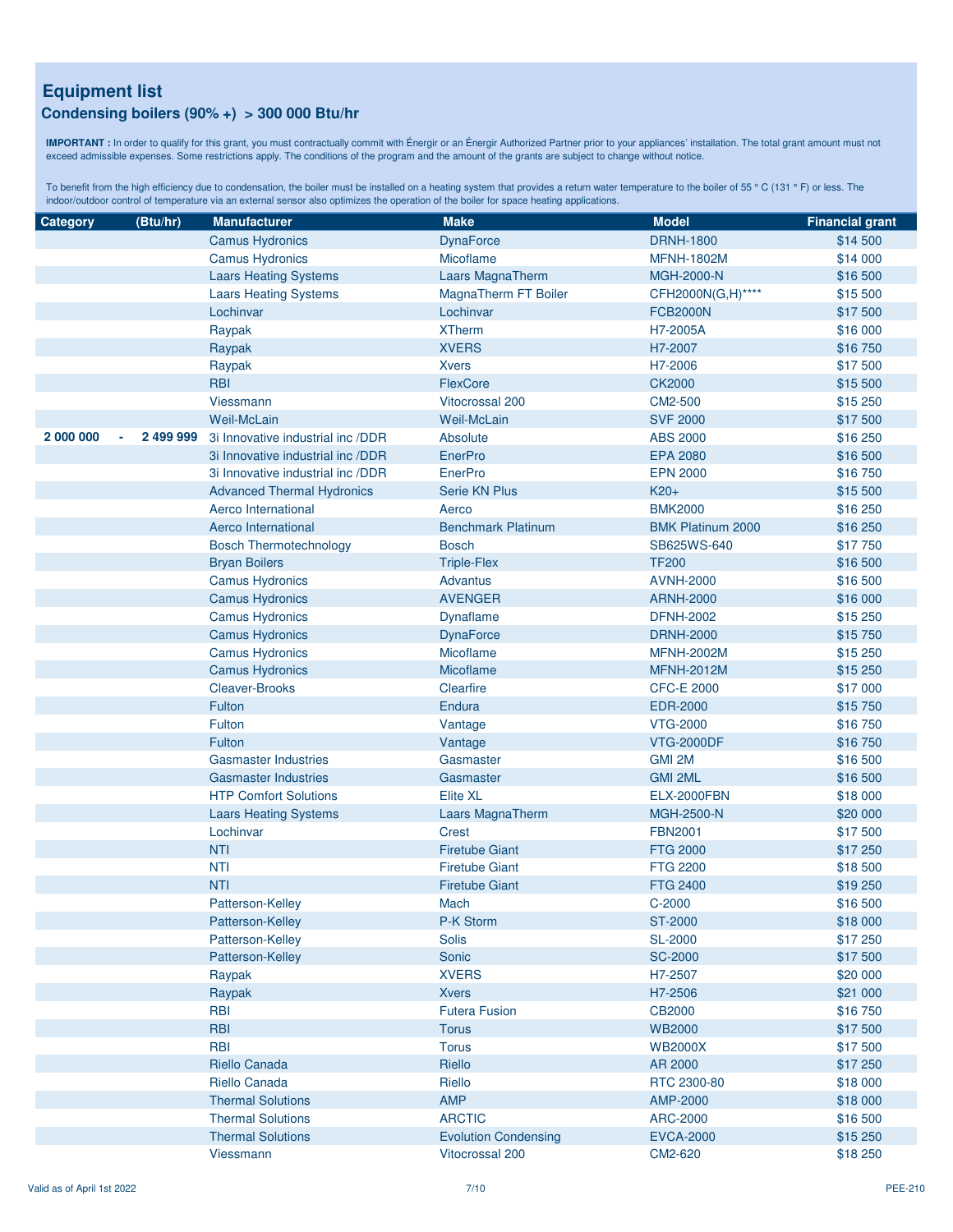#### **Condensing boilers (90% +) > 300 000 Btu/hr**

**IMPORTANT :** In order to qualify for this grant, you must contractually commit with Énergir or an Énergir Authorized Partner prior to your appliances' installation. The total grant amount must not exceed admissible expenses. Some restrictions apply. The conditions of the program and the amount of the grants are subject to change without notice.

| <b>Category</b>     | (Btu/hr)  | <b>Manufacturer</b>               | <b>Make</b>               | <b>Model</b>                  | <b>Financial grant</b> |
|---------------------|-----------|-----------------------------------|---------------------------|-------------------------------|------------------------|
|                     |           | <b>Viessmann</b>                  | Vitocrossal200 Cl2        | CI2-2000                      | \$18 000               |
|                     |           | <b>Weil-McLain</b>                | <b>SLIMFIT</b>            | <b>SF2000L</b>                | \$16 750               |
|                     |           | Weil-McLain                       | <b>SLIMFIT</b>            | <b>SF2000R</b>                | \$16750                |
|                     |           | <b>Weil-McLain</b>                | Weil-McLain               | <b>SVF 2500</b>               | \$21 500               |
| 2 500 000           | 2 999 999 | 3i Innovative industrial inc /DDR | Absolute                  | <b>ABS 2500</b>               | \$19750                |
|                     |           | 3i Innovative industrial inc /DDR | EnerPro                   | <b>EPN 2600</b>               | \$21 000               |
|                     |           | <b>Advanced Thermal Hydronics</b> | <b>KN</b>                 | <b>KN26</b>                   | \$14 000               |
|                     |           | <b>Advanced Thermal Hydronics</b> | <b>Serie KN Plus</b>      | <b>KN26+</b>                  | \$20 250               |
|                     |           | Aerco International               | Aerco                     | <b>BMK2500</b>                | \$18750                |
|                     |           | Aerco International               | <b>Benchmark Platinum</b> | <b>BMK Platinum 2500</b>      | \$18750                |
|                     |           | <b>Bryan Boilers</b>              | <b>Triple-Flex</b>        | <b>TF250</b>                  | \$20 000               |
|                     |           | <b>Camus Hydronics</b>            | <b>Advantus</b>           | <b>AVNH-2500</b>              | \$20 000               |
|                     |           | <b>Camus Hydronics</b>            | <b>AVENGER</b>            | <b>ARNH-2500</b>              | \$19 250               |
|                     |           | <b>Camus Hydronics</b>            | <b>Dynaflame</b>          | <b>DFNH-2502</b>              | \$18 500               |
|                     |           | <b>Camus Hydronics</b>            | <b>DynaForce</b>          | <b>DRNH-2500</b>              | \$19 250               |
|                     |           | <b>Camus Hydronics</b>            | Micoflame                 | <b>MFNH-2502M</b>             | \$18 500               |
|                     |           | <b>Cleaver-Brooks</b>             | Clearfire                 | <b>CFC-E 2500</b>             | \$20 000               |
|                     |           | <b>Cleaver-Brooks</b>             | Clearfire                 | <b>CFC 2500</b>               | \$23 500               |
|                     |           | fulton                            | $Endura+$                 | EDR+2500                      | \$21 500               |
|                     |           | Lochinvar                         | <b>Crest</b>              | <b>FBN2501</b>                | \$21 000               |
|                     |           | Lochinvar                         | Lochinvar                 | <b>FCB2500N</b>               | \$21 000               |
|                     |           | Patterson-Kelley                  | Mach                      | $C-2500$                      | \$20 000               |
|                     |           | Patterson-Kelley                  | <b>Solis</b>              | <b>SL-2500</b>                | \$21 000               |
|                     |           | Patterson-Kelley                  | <b>Storm</b>              | ST2500                        | \$22 000               |
|                     |           | Raypak                            | <b>XTherm</b>             | H7-2505                       | \$19500                |
|                     |           | <b>RBI</b>                        | FlexCore                  | CK2500                        | \$19 250               |
|                     |           | <b>RBI</b>                        | <b>Fusion XLF</b>         | <b>CB2500</b>                 | \$20 250               |
|                     |           | <b>RBI</b>                        | <b>Torus</b>              | WB2500 (WB2500X)              | \$22 250               |
|                     |           | <b>Thermal Solutions</b>          | <b>AMP</b>                | AMP-2500                      | \$21 750               |
|                     |           | <b>Thermal Solutions</b>          | <b>AMPW</b>               | <b>AMPW-2500</b>              | \$22 500               |
|                     |           | <b>Thermal Solutions</b>          | <b>ARCTIC</b>             | <b>ARC-2500</b>               | \$20 000               |
|                     |           | Viessmann                         | <b>Vitocrossal 300</b>    | CA3B 2.5                      | \$21 000               |
|                     |           | Viessmann                         | <b>Vitocrossal 300</b>    | CT3-72                        | \$22 750               |
| 3 000 000<br>$\sim$ | 3 499 999 | 3i Innovative industrial inc /DDR | Absolute                  | <b>ABS 3000</b>               | \$22 000               |
|                     |           | 3i Innovative industrial inc /DDR | <b>EnerPro</b>            | <b>EPN 3300</b>               | \$25 000               |
|                     |           | A.O. Smith                        | <b>XPPLUS</b>             | <b>PWH-3000N</b>              | \$25 000               |
|                     |           | A.O. Smith                        | <b>XPPLUS</b>             | <b>PWH-3000NP</b>             | \$25 000               |
|                     |           | <b>Advanced Thermal Hydronics</b> | <b>KN</b>                 | <b>KN30</b>                   | \$15750                |
|                     |           | <b>Advanced Thermal Hydronics</b> | Serie KN Plus             | KN30+                         | \$21 750               |
|                     |           | Aerco International               | Aerco                     | <b>BMK3000</b>                | \$22 000               |
|                     |           | Aerco International               | <b>Benchmark Platinum</b> | <b>BMK Platinum 3000</b>      | \$22 000               |
|                     |           | <b>Bosch Thermotechnology</b>     | <b>Bosch</b>              | <b>SB745WS-800</b>            | \$23 250               |
|                     |           | <b>Bryan Boilers</b>              | <b>Triple-Flex</b>        | <b>TF300</b>                  | \$23 500               |
|                     |           | <b>Camus Hydronics</b>            | <b>Advantus</b>           | <b>AVNH-3000</b>              | \$23 500               |
|                     |           | <b>Camus Hydronics</b>            | <b>AVENGER</b>            | <b>ARNH-3000</b>              | \$22 500               |
|                     |           | <b>Camus Hydronics</b>            | <b>Dynaflame</b>          | <b>DFNH-3002</b>              | \$21 750               |
|                     |           | <b>Camus Hydronics</b>            | <b>DynaForce</b>          | <b>DRNH-3000</b>              | \$22 500               |
|                     |           | <b>Camus Hydronics</b>            | Micoflame                 | <b>MFNH-3002M</b>             | \$21 750               |
|                     |           | <b>Cleaver-Brooks</b><br>Fulton   | Clearfire<br>Endura+      | <b>CFC-E 3000</b><br>EDR+3000 | \$22 750               |
|                     |           | Fulton                            | Vantage                   | <b>VTG-3000</b>               | \$24 000<br>\$23 750   |
|                     |           | Fulton                            | Vantage                   | <b>VTG-3000DF</b>             | \$23 750               |
|                     |           |                                   |                           |                               |                        |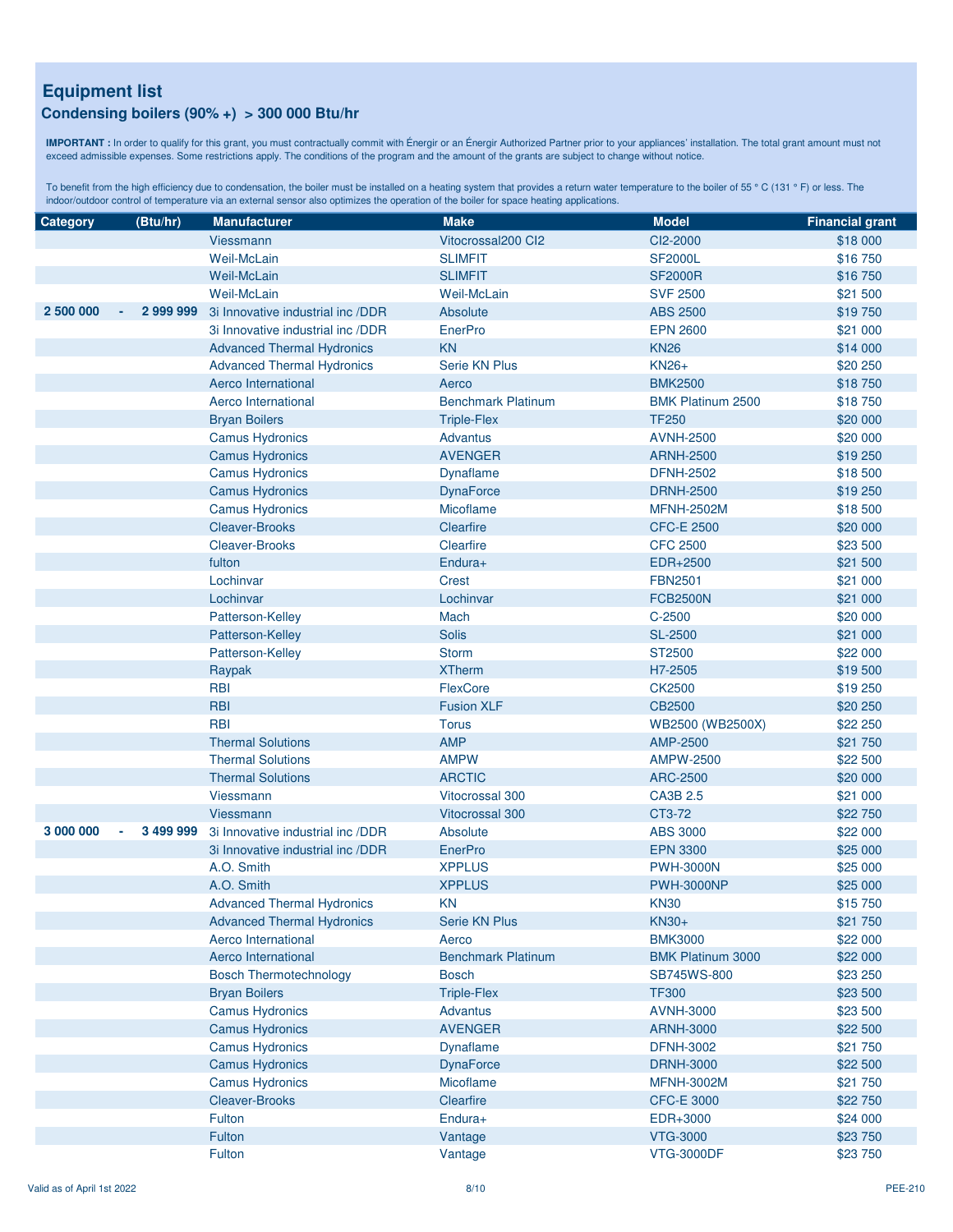#### **Condensing boilers (90% +) > 300 000 Btu/hr**

**IMPORTANT :** In order to qualify for this grant, you must contractually commit with Énergir or an Énergir Authorized Partner prior to your appliances' installation. The total grant amount must not exceed admissible expenses. Some restrictions apply. The conditions of the program and the amount of the grants are subject to change without notice.

| Category  | (Btu/hr)            | <b>Manufacturer</b>               | <b>Make</b>                 | <b>Model</b>      | <b>Financial grant</b> |
|-----------|---------------------|-----------------------------------|-----------------------------|-------------------|------------------------|
|           |                     | <b>Laars Heating Systems</b>      | Laars MagnaTherm            | MGH-3000-N        | \$23 500               |
|           |                     | <b>Laars Heating Systems</b>      | MagnaTherm FT Boiler        | CFH3000N(G,H)**** | \$22 500               |
|           |                     | Lochinvar                         | <b>Crest</b>                | <b>FBN3001</b>    | \$24 500               |
|           |                     | Lochinvar                         | Lochinvar                   | <b>FCB3000N</b>   | \$24 500               |
|           |                     | Patterson-Kelley                  | Mach                        | C-3000            | \$23 500               |
|           |                     | Patterson-Kelley                  | <b>Solis</b>                | <b>SL-3000</b>    | \$24 500               |
|           |                     | Patterson-Kelley                  | Sonic                       | <b>SC-3000</b>    | \$25 000               |
|           |                     | Patterson-Kelley                  | <b>Storm</b>                | ST3000            | \$25 000               |
|           |                     | Raypak                            | <b>XTherm</b>               | H7-3005           | \$22 750               |
|           |                     | Raypak                            | <b>XVERS</b>                | H7-3007           | \$23 500               |
|           |                     | Raypak                            | <b>Xvers</b>                | H7-3006           | \$24 000               |
|           |                     | <b>RBI</b>                        | FlexCore                    | <b>CK3000</b>     | \$23 500               |
|           |                     | <b>RBI</b>                        | FlexCore                    | <b>CK3500</b>     | \$24 750               |
|           |                     | <b>RBI</b>                        | <b>Fusion XLF</b>           | CB3000            | \$23 750               |
|           |                     | <b>RBI</b>                        | <b>Torus</b>                | <b>WB3000</b>     | \$25 000               |
|           |                     | <b>RBI</b>                        | <b>Torus</b>                | <b>WB3000X</b>    | \$25 000               |
|           |                     | Riello Canada                     | Riello                      | AR 3000           | \$24 500               |
|           |                     | Riello Canada                     | Riello                      | RTC 3000-80       | \$22 500               |
|           |                     | <b>Riello Canada</b>              | Riello                      | RTC-3000          | \$22 500               |
|           |                     | <b>Thermal Solutions</b>          | <b>AMP</b>                  | AMP-3000          | \$25 000               |
|           |                     | <b>Thermal Solutions</b>          | <b>AMPW</b>                 | <b>AMPW-3000</b>  | \$25 000               |
|           |                     | <b>Thermal Solutions</b>          | <b>ARCTIC</b>               | ARC-3000          | \$23 500               |
|           |                     | <b>Thermal Solutions</b>          | <b>Evolution Condensing</b> | <b>EVCA-3000</b>  | \$23 750               |
|           |                     | Viessmann                         | <b>Vitocrossal 300</b>      | CA3B 3.0          | \$24 500               |
|           |                     | <b>Weil-McLain</b>                | <b>SVF</b>                  | <b>SVF 3000</b>   | \$24 250               |
| 3 500 000 | 3 999 999<br>$\sim$ | <b>Bosch Thermotechnology</b>     | <b>Bosch</b>                | SB745WS-1050      | \$25 000               |
|           |                     | <b>Camus Hydronics</b>            | <b>Advantus</b>             | <b>AVNH-3500</b>  | \$25 000               |
|           |                     | <b>Camus Hydronics</b>            | <b>AVENGER</b>              | <b>ARNH-3500</b>  | \$25 000               |
|           |                     | <b>Camus Hydronics</b>            | Dynaflame                   | <b>DFNH-3502</b>  | \$24 750               |
|           |                     | <b>Camus Hydronics</b>            | <b>DynaForce</b>            | <b>DRNH-3500</b>  | \$25 000               |
|           |                     | <b>Camus Hydronics</b>            | Micoflame                   | <b>MFNH-3502M</b> | \$24 750               |
|           |                     | <b>Cleaver-Brooks</b>             | Clearfire                   | <b>CFC-E 3500</b> | \$25 000               |
|           |                     | <b>Laars Heating Systems</b>      | Laars MagnaTherm            | MGH-3500-N        | \$25 000               |
|           |                     | Lochinvar                         | Crest                       | <b>FBN3501</b>    | \$25 000               |
|           |                     | Lochinvar                         | <b>Crest</b>                | <b>FBN4001</b>    | \$25 000               |
|           |                     | Lochinvar                         | Lochinvar                   | <b>FCB4000N</b>   | \$25 000               |
|           |                     | Patterson-Kelley                  | <b>Storm</b>                | ST3500            | \$25 000               |
|           |                     | Raypak                            | <b>XTherm</b>               | H7-3505           | \$25 000               |
|           |                     | Raypak                            | <b>XVERS</b>                | H7-3507           | \$25 000               |
|           |                     | <b>RBI</b>                        | FlexCore                    | <b>CK4000</b>     | \$25 000               |
|           |                     | <b>RBI</b>                        | <b>Fusion XLF</b>           | <b>CB3500</b>     | \$25 000               |
|           |                     | Riello Canada                     | Riello                      | RTC 3800-80       | \$25 000               |
|           |                     | <b>Thermal Solutions</b>          | <b>AMP</b>                  | AMP-3500          | \$25 000               |
|           |                     | <b>Thermal Solutions</b>          | <b>AMPW</b>                 | AMPW-3500         | \$25 000               |
|           |                     | <b>Thermal Solutions</b>          | <b>ARCTIC</b>               | ARC-3500          | \$25 000               |
|           |                     | <b>Viessmann</b>                  | <b>Vitocrossal 300</b>      | CA3B 3.5          | \$25 000               |
| 4 000 000 | 4 499 999           | 3i Innovative industrial inc /DDR | Absolute                    | <b>ABS 4000</b>   | \$25 000               |
|           |                     | 3i Innovative industrial inc /DDR | EnerPro                     | <b>EPN 4200</b>   | \$25 000               |
|           |                     | A.O. Smith                        | <b>XPPLUS</b>               | <b>PWH-4000N</b>  | \$25 000               |
|           |                     | A.O. Smith                        | <b>XPPLUS</b>               | <b>PWH-4000NP</b> | \$25 000               |
|           |                     | <b>Advanced Thermal Hydronics</b> | <b>Serie KN Plus</b>        | $KN40+$           | \$25 000               |
|           |                     | Aerco International               | <b>Benchmark</b>            | <b>BMK4000</b>    | \$25 000               |